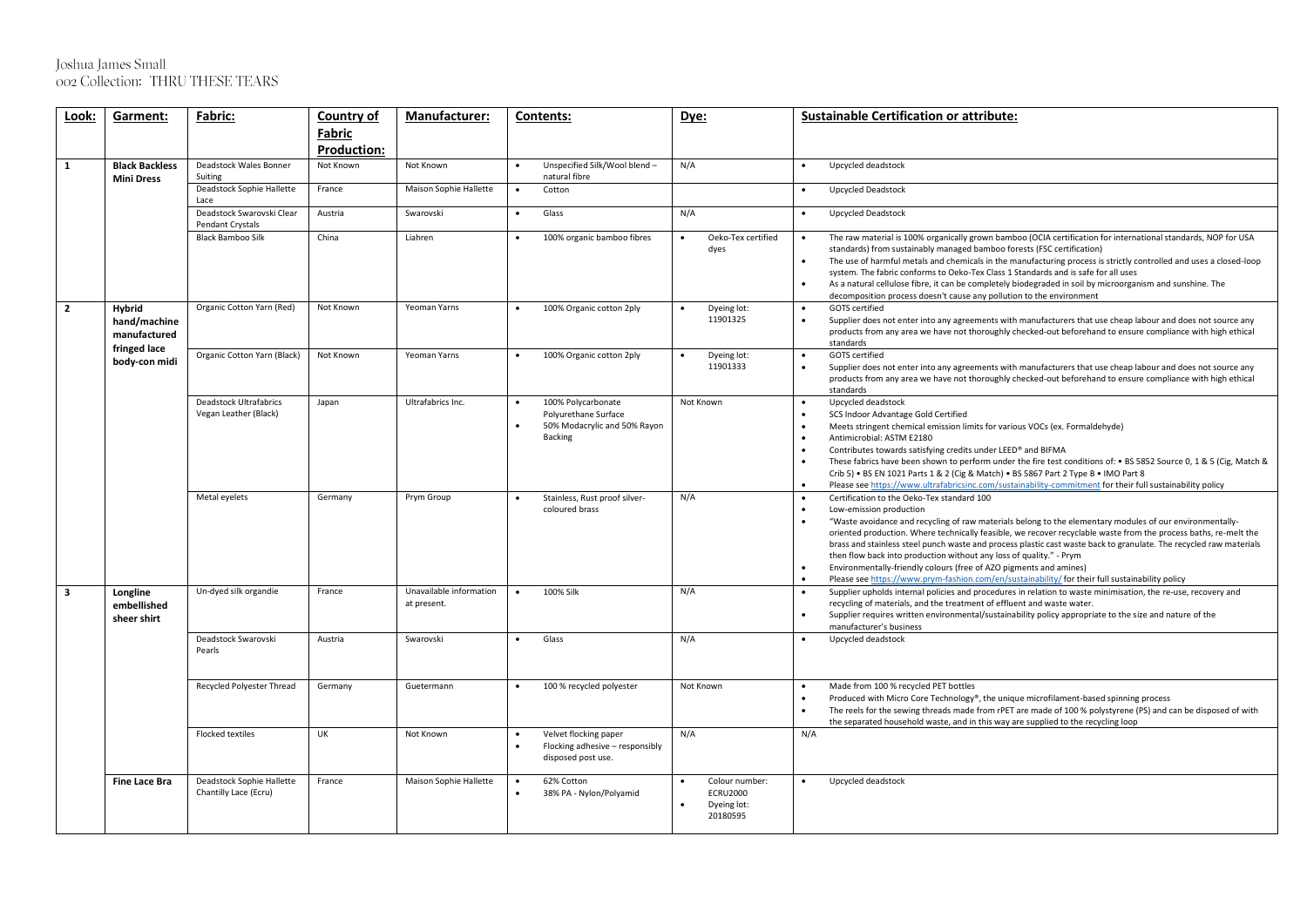## Joshua James Small<br>002 Collection: THRU THESE TEARS

|                          |                                             | Un-dyed silk chiffon                                 | France                                      | Unavailable information<br>at present.          |                        | 100% Silk                                            | N/A                                                |     | Supplier upholds internal policies and procedures in relation to waste minimisation, the re-use, recovery and<br>recycling of materials, and the treatment of effluent and waste water<br>Supplier requires written environmental/sustainability policy appropriate to the size and nature of the                                                                                                                                                                                                                                                                                                                                                                           |
|--------------------------|---------------------------------------------|------------------------------------------------------|---------------------------------------------|-------------------------------------------------|------------------------|------------------------------------------------------|----------------------------------------------------|-----|-----------------------------------------------------------------------------------------------------------------------------------------------------------------------------------------------------------------------------------------------------------------------------------------------------------------------------------------------------------------------------------------------------------------------------------------------------------------------------------------------------------------------------------------------------------------------------------------------------------------------------------------------------------------------------|
| $\overline{4}$           | <b>Floating</b>                             | Starched cotton tapestry                             | Germany                                     | Unspecified; sourced                            |                        | 100% Cotton                                          | N/A                                                |     | manufacturer's business<br>Undyed natural canvas - no chemical processing                                                                                                                                                                                                                                                                                                                                                                                                                                                                                                                                                                                                   |
|                          | <b>Corset Dress</b>                         | canvas<br>Boning                                     | Unknown                                     | from local haberdashery<br>Unknown              | $\bullet$              | 100% Polyester Boning                                | N/A                                                | N/A |                                                                                                                                                                                                                                                                                                                                                                                                                                                                                                                                                                                                                                                                             |
|                          |                                             |                                                      |                                             |                                                 |                        | 100% cotton covering                                 |                                                    |     |                                                                                                                                                                                                                                                                                                                                                                                                                                                                                                                                                                                                                                                                             |
|                          |                                             | Binding                                              | Spain                                       | Byetsa                                          | $\bullet$              | 50% Polyester<br>50% Cotton                          | Unspecified; dyed<br>in Spain locally              |     | Öko-tex Standard 100 certified                                                                                                                                                                                                                                                                                                                                                                                                                                                                                                                                                                                                                                              |
|                          |                                             | <b>Upholstery Edging Trim</b>                        | Unspecified UK<br>and Far East              | Not Known                                       |                        | 42% Rayon<br>42% Cotton                              | Not Known                                          |     | Upcycled deadstock                                                                                                                                                                                                                                                                                                                                                                                                                                                                                                                                                                                                                                                          |
|                          |                                             | <b>Cotton Thread</b>                                 | Suppliers<br>Hungary                        | Coats GmbH                                      |                        | 16% Nvlon<br>100% cotton                             | Not Known                                          |     | Öko-tex Standard 100 certified                                                                                                                                                                                                                                                                                                                                                                                                                                                                                                                                                                                                                                              |
|                          |                                             |                                                      |                                             |                                                 |                        |                                                      |                                                    |     | Please see https://coats.com/en/Sustainability/Sustainability-Overview for their full sustainability policy                                                                                                                                                                                                                                                                                                                                                                                                                                                                                                                                                                 |
|                          | Wide brim<br>canvas hat                     | Starched cotton tapestry<br>canvas                   | Germany                                     | Unspecified; sourced<br>from local haberdashery | $\bullet$              | 100% Cotton                                          | N/A                                                |     | Undyed natural canvas - no chemical processing                                                                                                                                                                                                                                                                                                                                                                                                                                                                                                                                                                                                                              |
|                          |                                             | Boning                                               | Unknown                                     | Unknown                                         | $\bullet$<br>$\bullet$ | 100% Polyester Boning<br>100% cotton covering        | N/A                                                | N/A |                                                                                                                                                                                                                                                                                                                                                                                                                                                                                                                                                                                                                                                                             |
|                          |                                             | Binding                                              | Spain                                       | Byetsa                                          | $\bullet$              | 50% Polyester<br>50% Cotton                          | Unspecified; dyed<br>$\bullet$<br>in Spain locally |     | Öko-tex Standard 100 certified                                                                                                                                                                                                                                                                                                                                                                                                                                                                                                                                                                                                                                              |
|                          |                                             | <b>Upholstery Edging Trim</b>                        | Unspecified UK<br>and Far East<br>Suppliers | Not Known                                       |                        | 42% Rayon<br>42% Cotton<br>16% Nylon                 | Not Known                                          |     | Upcycled deadstock.                                                                                                                                                                                                                                                                                                                                                                                                                                                                                                                                                                                                                                                         |
|                          |                                             | Cotton Thread                                        | Hungary                                     | Coats GmbH                                      |                        | 100% cotton                                          | Not Known                                          |     | Öko-tex Standard 100 certified                                                                                                                                                                                                                                                                                                                                                                                                                                                                                                                                                                                                                                              |
| $\overline{\phantom{a}}$ | <b>Form Fitting</b>                         | Deadstock Sophie Hallette<br>Stretch Lace            | France                                      | Maison Sophie Hallette                          |                        | 100% PA - Nylon/Polyamid                             | Colour number:<br>109255 - Black 101               |     | Please see https://coats.com/en/Sustainability/Sustainability-Overview for their full sustainability policy<br>Upcycled deadstock                                                                                                                                                                                                                                                                                                                                                                                                                                                                                                                                           |
|                          | Lace Top                                    | Deadstock Swarovski<br>Pearls (Black)                | Austria                                     | Swarovski                                       | $\bullet$              | Glass                                                | N/A                                                |     | Upcycled deadstock                                                                                                                                                                                                                                                                                                                                                                                                                                                                                                                                                                                                                                                          |
|                          |                                             | Glass beads (clear)                                  | Not Known                                   | Trimits                                         |                        | Glass                                                | N/A                                                | N/A |                                                                                                                                                                                                                                                                                                                                                                                                                                                                                                                                                                                                                                                                             |
|                          |                                             | Glass beads (black)                                  | Not Known                                   | Trimits                                         |                        | Glass                                                | N/A                                                | N/A |                                                                                                                                                                                                                                                                                                                                                                                                                                                                                                                                                                                                                                                                             |
|                          |                                             | Metal eyelets                                        | Germany                                     | Prym Group                                      |                        | Stainless, Rust proof silver-<br>coloured brass      | N/A                                                |     | Certification to the Oeko-Tex standard 100<br>Low-emission production<br>"Waste avoidance and recycling of raw materials belong to the elementary modules of our environmentally-<br>oriented production. Where technically feasible, we recover recyclable waste from the process baths, re-melt the<br>brass and stainless steel punch waste and process plastic cast waste back to granulate. The recycled raw materials<br>then flow back into production without any loss of quality." - Prym<br>Environmentally-friendly colours (free of AZO pigments and amines)<br>Please see https://www.prym-fashion.com/en/sustainability/ for their full sustainability policy |
|                          | Checkerboard                                | <b>Deadstock Ultrafabrics</b>                        | Japan                                       | Ultrafabrics Inc.                               |                        | 100% Polycarbonate                                   | Not Known                                          |     | Upcycled deadstock                                                                                                                                                                                                                                                                                                                                                                                                                                                                                                                                                                                                                                                          |
|                          | <b>Black and Red</b>                        | Vegan Leather (Black)                                |                                             |                                                 |                        | Polyurethane Surface<br>50% Modacrylic and 50% Rayon |                                                    |     | SCS Indoor Advantage Gold Certified<br>Meets stringent chemical emission limits for various VOCs (ex. Formaldehyde)                                                                                                                                                                                                                                                                                                                                                                                                                                                                                                                                                         |
|                          | <b>Vegan Leather</b><br><b>Floor Length</b> |                                                      |                                             |                                                 |                        | Backing                                              |                                                    |     | Antimicrobial: ASTM E2180                                                                                                                                                                                                                                                                                                                                                                                                                                                                                                                                                                                                                                                   |
|                          | Skirt                                       |                                                      |                                             |                                                 |                        |                                                      |                                                    |     | Contributes towards satisfying credits under LEED® and BIFMA                                                                                                                                                                                                                                                                                                                                                                                                                                                                                                                                                                                                                |
|                          |                                             |                                                      |                                             |                                                 |                        |                                                      |                                                    |     | These fabrics have been shown to perform under the fire test conditions of: • BS 5852 Source 0, 1 & 5 (Cig, Match &<br>Crib 5) . BS EN 1021 Parts 1 & 2 (Cig & Match) . BS 5867 Part 2 Type B . IMO Part 8                                                                                                                                                                                                                                                                                                                                                                                                                                                                  |
|                          |                                             |                                                      |                                             |                                                 |                        |                                                      |                                                    |     | Please see https://www.ultrafabricsinc.com/sustainability-commitment for their full sustainability policy                                                                                                                                                                                                                                                                                                                                                                                                                                                                                                                                                                   |
|                          |                                             | <b>Deadstock Ultrafabrics</b><br>Vegan Leather (Red) | Japan                                       | Ultrafabrics Inc.                               |                        | 100% Polycarbonate<br>Polyurethane Surface           | Not Known                                          |     | Upcycled deadstock<br>SCS Indoor Advantage Gold Certified                                                                                                                                                                                                                                                                                                                                                                                                                                                                                                                                                                                                                   |
|                          |                                             |                                                      |                                             |                                                 |                        | 50% Modacrylic and 50% Rayon                         |                                                    |     | Meets stringent chemical emission limits for various VOCs (ex. Formaldehyde)                                                                                                                                                                                                                                                                                                                                                                                                                                                                                                                                                                                                |
|                          |                                             |                                                      |                                             |                                                 |                        | Backing                                              |                                                    |     | Antimicrobial: ASTM E2180<br>Contributes towards satisfying credits under LEED® and BIFMA                                                                                                                                                                                                                                                                                                                                                                                                                                                                                                                                                                                   |
|                          |                                             |                                                      |                                             |                                                 |                        |                                                      |                                                    |     | These fabrics have been shown to perform under the fire test conditions of: • BS 5852 Source 0, 1 & 5 (Cig, Match &                                                                                                                                                                                                                                                                                                                                                                                                                                                                                                                                                         |
|                          |                                             |                                                      |                                             |                                                 |                        |                                                      |                                                    |     | Crib 5) . BS EN 1021 Parts 1 & 2 (Cig & Match) . BS 5867 Part 2 Type B . IMO Part 8                                                                                                                                                                                                                                                                                                                                                                                                                                                                                                                                                                                         |
|                          |                                             | <b>Black Bamboo Silk</b>                             | China                                       | Liahren                                         |                        | 100% organic bamboo fibres                           | Oeko-Tex certified                                 |     | Please see https://www.ultrafabricsinc.com/sustainability-commitment for their full sustainability policy<br>The raw material is 100% organically grown bamboo (OCIA certification for international standards, NOP for USA                                                                                                                                                                                                                                                                                                                                                                                                                                                 |
|                          |                                             |                                                      |                                             |                                                 |                        |                                                      | dyes                                               |     | standards) from sustainably managed bamboo forests (FSC certification)                                                                                                                                                                                                                                                                                                                                                                                                                                                                                                                                                                                                      |
|                          |                                             |                                                      |                                             |                                                 |                        |                                                      |                                                    |     | The use of harmful metals and chemicals in the manufacturing process is strictly controlled and uses a closed-loop                                                                                                                                                                                                                                                                                                                                                                                                                                                                                                                                                          |
|                          |                                             |                                                      |                                             |                                                 |                        |                                                      |                                                    |     | system. The fabric conforms to Oeko-Tex Class 1 Standards and is safe for all uses                                                                                                                                                                                                                                                                                                                                                                                                                                                                                                                                                                                          |